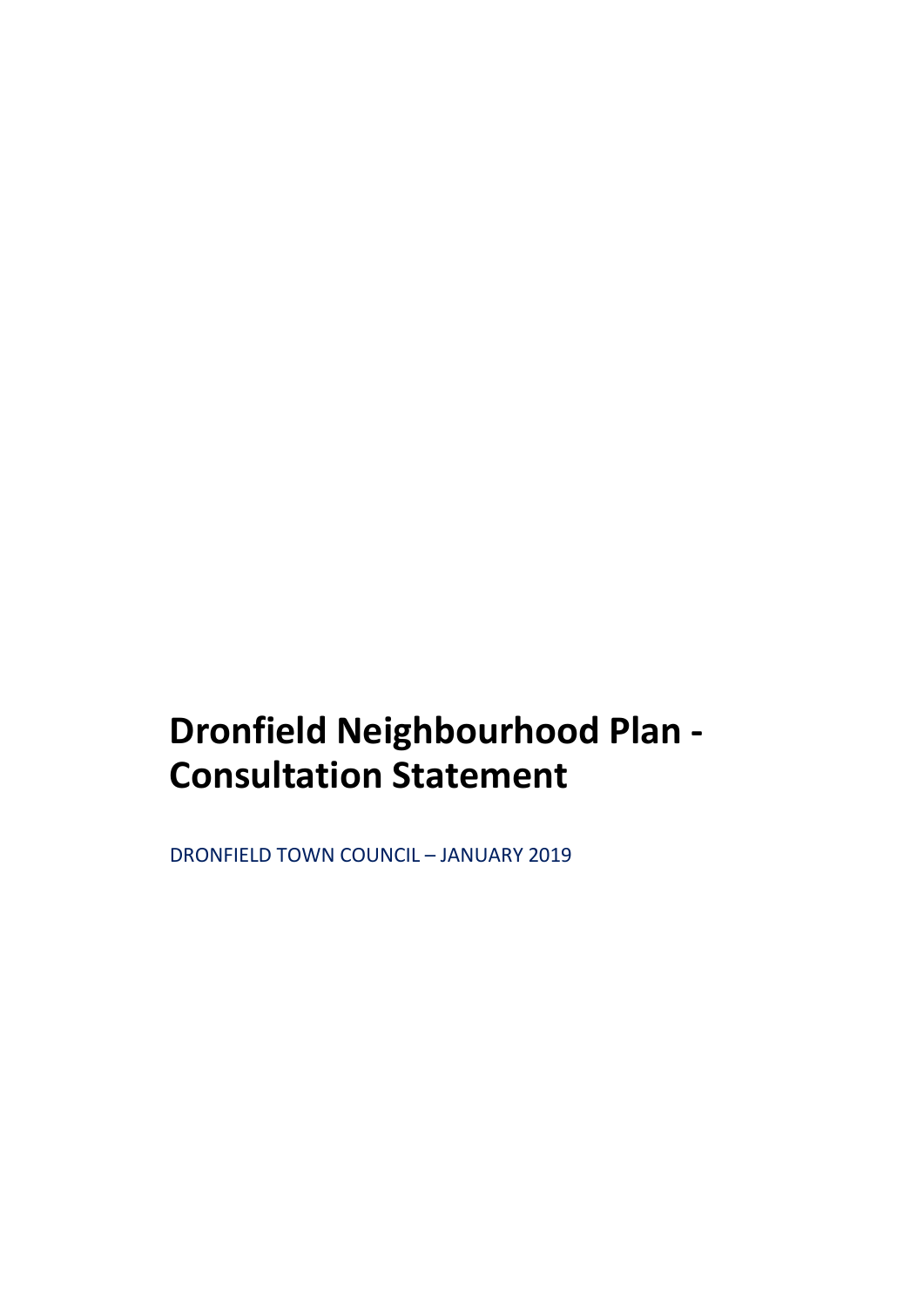# **Contents**

| 1.0        |                   |                                                                                  |  |
|------------|-------------------|----------------------------------------------------------------------------------|--|
| 2.0        |                   |                                                                                  |  |
| 3.0        |                   |                                                                                  |  |
| 4.0        |                   |                                                                                  |  |
| 5.0        |                   |                                                                                  |  |
| 6.0        |                   |                                                                                  |  |
| 7.0        |                   |                                                                                  |  |
|            | <b>Appendices</b> |                                                                                  |  |
|            |                   |                                                                                  |  |
|            |                   |                                                                                  |  |
|            |                   |                                                                                  |  |
|            |                   | Appendix D Analysis of findings from consultation events held in March 20175     |  |
|            |                   | Appendix E Analysis of findings from consultation events held in February 20187  |  |
|            |                   | Appendix F An example of how the community were informed about the consultation8 |  |
|            |                   | Appendix G An example of how the community were informed about the consultation8 |  |
|            |                   |                                                                                  |  |
| Appendix I |                   | A summary and analysis of comments received on the Draft Plan outcomes9          |  |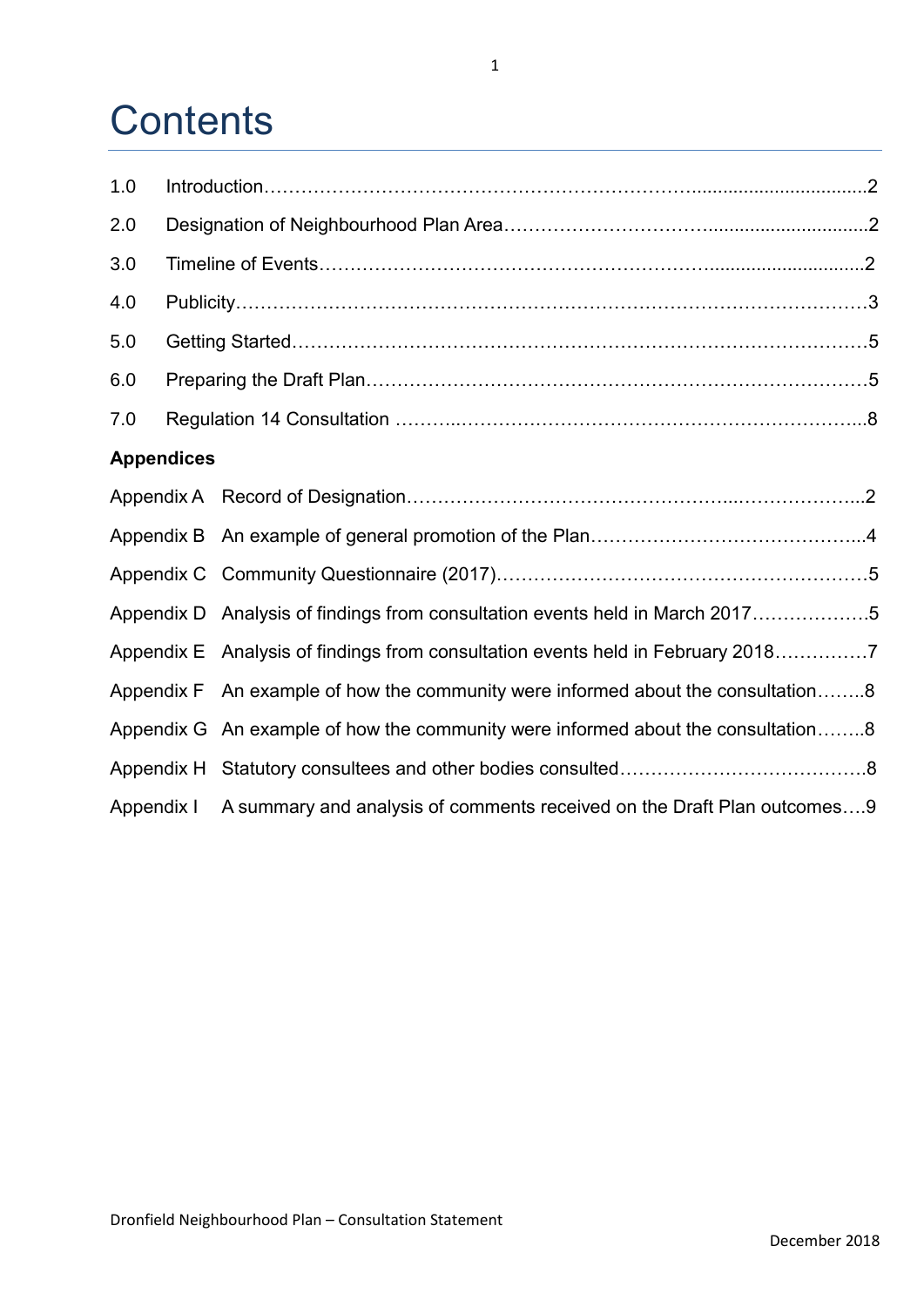# **1. Introduction**

This document provides a summary of the engagement that took place in developing the draft Dronfield Neighbourhood Plan.

It has been prepared in part to fulfil the legal obligations of the Neighbourhood Planning Regulations 2012. Section 15(2) of Part 5 of the Regulations sets out what a Consultation Statement should contain.

According to the Regulations, a Consultation Statement:

- a) contains details of the persons and bodies who were consulted about the proposed neighbourhood development plan;
- b) explains how they were consulted;
- c) summarises the main issues and concerns raised by the persons consulted;
- d) describes how these issues and concerns have been considered and, where relevant, addressed in the proposed Neighbourhood Plan.

The Dronfield Neighbourhood Plan Steering Group was established under the auspices of Dronfield Town Council to oversee the development of the Plan. The Group identified that strong and effective consultation was key to the successful development and implementation of the Neighbourhood Plan. In particular, the consultation aimed to:

- Inform as many local people, community groups and other relevant bodies and stakeholders as possible of the existence of the Neighbourhood Plan and its development and;
- Seek their views on the policies and proposals being developed by the Working Group.

## **2. Designation of Neighbourhood Plan Area**

Dronfield Town Council applied to North East Derbyshire District Council to designate the Town as a Neighbourhood Plan Area. Following the requisite statutory consultation period, the area was designated by North East Derbyshire District Council as Dronfield Parish Neighbourhood Plan Area on 23 September 2017 (see Appendix 1 for a copy of the Record of Designation).

# **3. Timeline of Events**

| <b>Date</b>            | Event or action                                                           | Purpose/Outcome                                                                                                                                    |
|------------------------|---------------------------------------------------------------------------|----------------------------------------------------------------------------------------------------------------------------------------------------|
| July<br>and<br>onwards | non-councillor   priorities.<br>and<br>members<br>the<br>of<br>community. | 2016   Working Group established   To drive the development of the Plan and<br>comprising town councillors ensure that it reflects local needs and |

## Timeline and Summary of Activities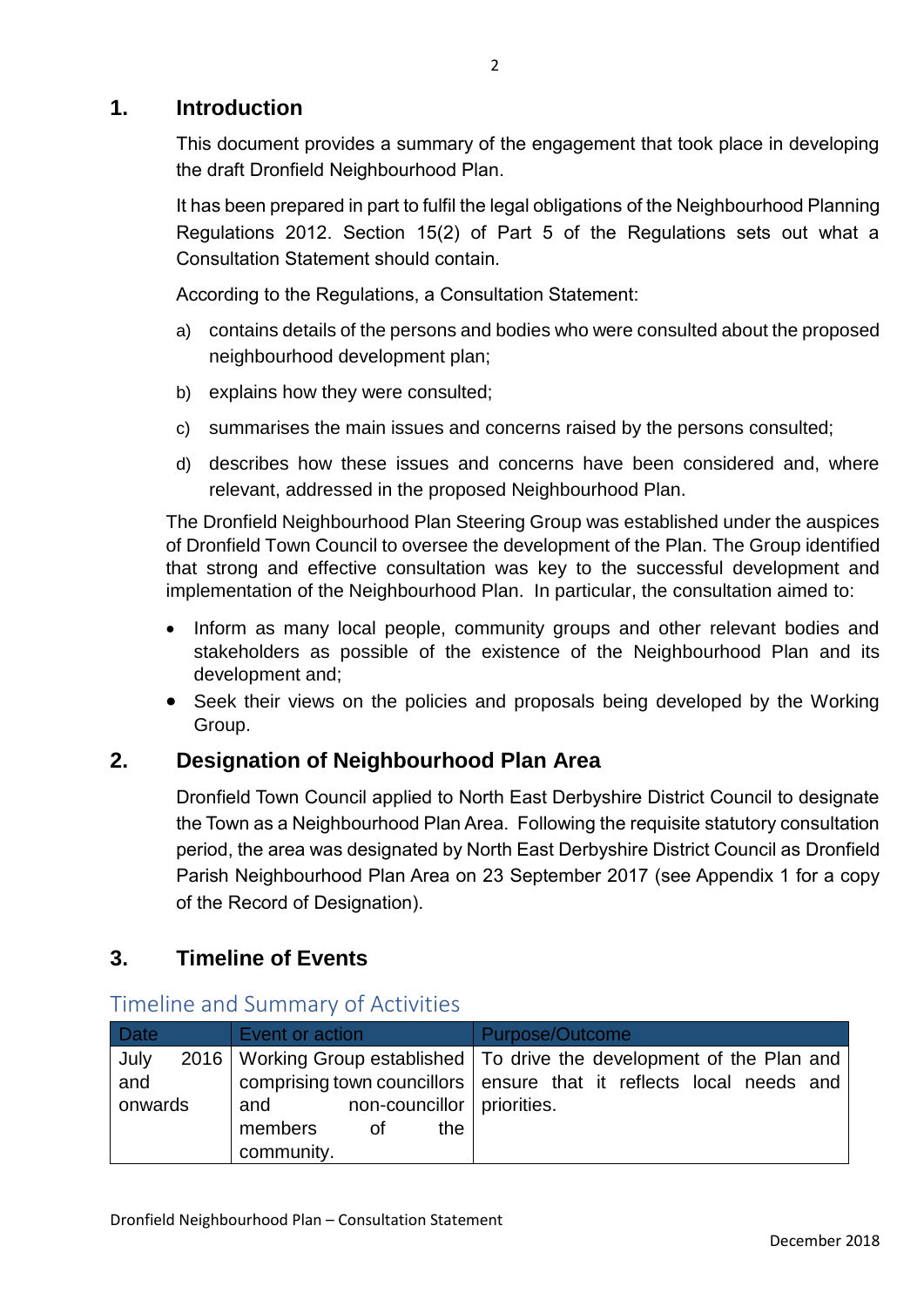| August            | The Town Council formally                              | Following consultation, the Town was                                                      |
|-------------------|--------------------------------------------------------|-------------------------------------------------------------------------------------------|
| September         | North<br>East<br>applies<br>to                         | by North<br>designated<br>East<br>Derbyshire                                              |
| 2016              | Derbyshire District Council                            | District Council as a Neighbourhood Plan                                                  |
|                   | designation<br>for<br>as<br>a                          | Area on 23 September 2016.                                                                |
|                   | Neighbourhood Plan Area.                               |                                                                                           |
| August 2016       | A web page, dedicated to<br><b>Dronfield</b>           | webpage<br>provided<br>The<br>background                                                  |
|                   | Neighbourhood<br>Plan was incorporated on              | information on the Plan, contact details and<br>how to get involved, and progress on the  |
|                   | the<br>Town<br>Council<br>to                           | <b>This</b><br>found<br>Plan.<br>can<br>be<br>at                                          |
|                   | website.                                               | http://www.dronfield.gov.uk/neighbourhood-                                                |
|                   |                                                        | plan.html.                                                                                |
| March 2017        | Four<br>community                                      | To raise awareness of the Plan, help                                                      |
|                   | drop-in<br>consultation                                | understand the community's key concerns                                                   |
|                   | events/exhibitions<br>took                             | and potential opportunities and priorities for                                            |
|                   | place in the Civic Hall                                | inclusion in the Plan. A summary of the                                                   |
|                   |                                                        | found<br>findings<br>be<br>can<br>at                                                      |
|                   |                                                        | http://www.dronfield.gov.uk/neighbourhood-                                                |
|                   |                                                        | plan.html.                                                                                |
| May to June       | Advisory Group<br>Special                              | To raise awareness of the Plan, help                                                      |
| 2017              | Meetings took place with<br>key stakeholders including | understand stakeholders key concerns and<br>potential opportunities and priorities for    |
|                   | Rykneld<br>Homes, Hallam                               | inclusion in the Plan, with a particular focus                                            |
|                   | Land<br>Management,                                    | on the Town Centre, housing and transport.                                                |
|                   | Architects<br><b>LSP</b><br>Dawson                     |                                                                                           |
|                   | Developments<br>and                                    |                                                                                           |
|                   | Derbyshire County Council.                             |                                                                                           |
| <b>July 2017</b>  | Exhibition at the 'Nature                              | To raise awareness of the Plan and help                                                   |
|                   | Fest' ('A Lea Brook Valley                             | understand the community's key concerns                                                   |
|                   | Festival') community event                             | and potential opportunities and priorities for                                            |
|                   | at Gosforth Drive,                                     | inclusion in the Plan, with a particular focus                                            |
|                   | Dronfield.                                             | on environmental issues.                                                                  |
| November          | Advisory Group meetings                                | To raise awareness of the Plan and help                                                   |
| 2017              | with representatives from<br>the Civic Society working | understand the community's key concerns<br>and potential opportunities and priorities for |
|                   | on the heritage section in                             | inclusion in the Plan, with a focus on design                                             |
|                   | the Plan.                                              | and heritage issues.                                                                      |
| February          | Drop-in events/Exhibition at                           | consult with the<br>To<br>community<br>and                                                |
| 2018              | the Civic Centre.                                      | community groups on the emerging policies                                                 |
|                   |                                                        | and receive feedback. A summary of the                                                    |
|                   |                                                        | findings<br>found<br>be<br>can<br>at                                                      |
|                   |                                                        | http://www.dronfield.gov.uk/neighbourhood-                                                |
|                   |                                                        | plan.html.                                                                                |
| 17 July to 11     | <b>Regulation 14 Consultation</b>                      | Statutory six-week consultation to receive                                                |
| September<br>2018 |                                                        | feedback on the draft Plan.                                                               |
| January           | <b>SEA and HRA Screening</b>                           | To meet basic conditions                                                                  |
| 2019              |                                                        |                                                                                           |
|                   |                                                        |                                                                                           |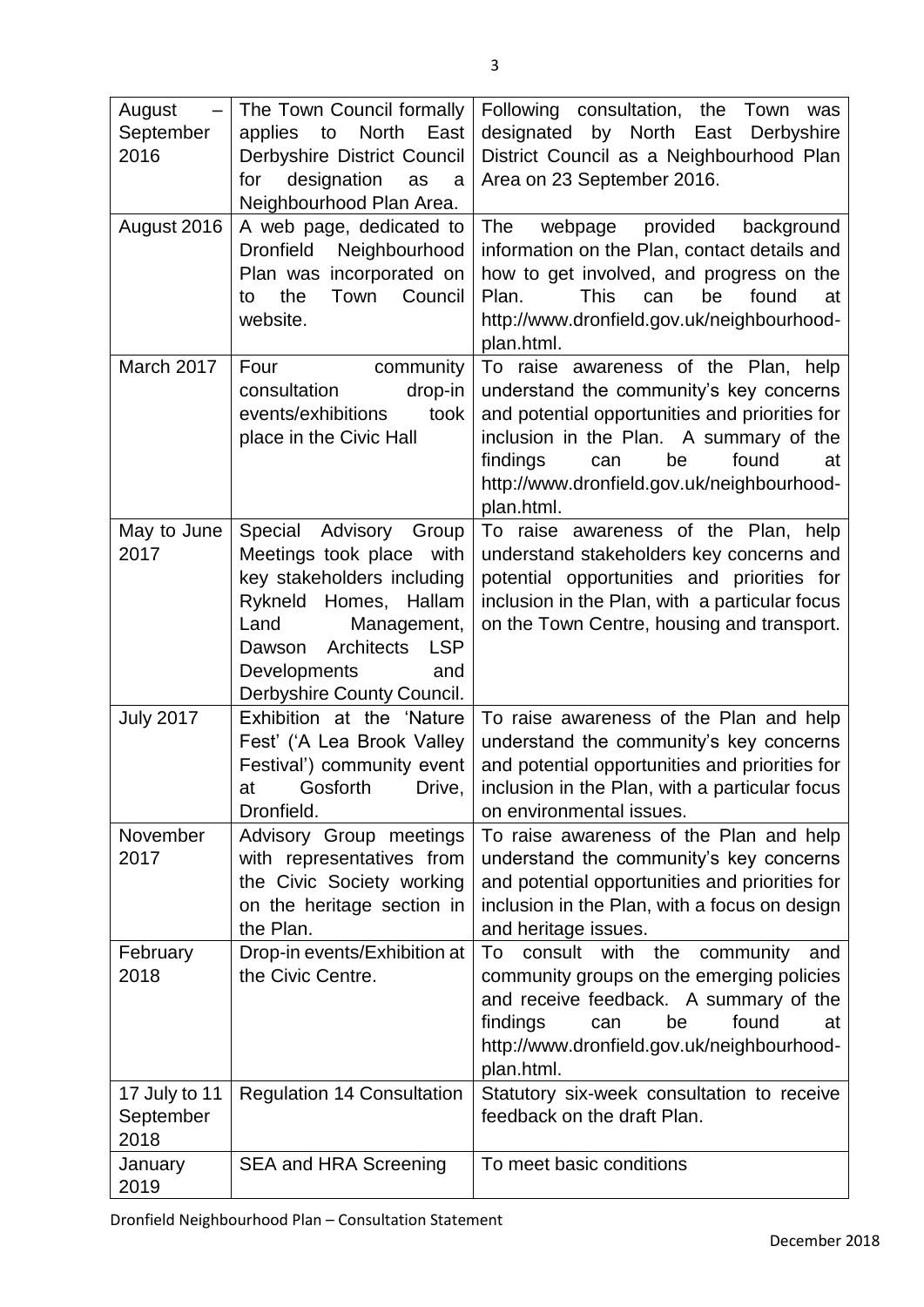| January |                         | Submission of Plan to   In accordance with Regulation 15 |
|---------|-------------------------|----------------------------------------------------------|
| 2019    | North East Derbyshire   |                                                          |
|         | <b>District Council</b> |                                                          |

## **4. Publicity**

**4.1** The Steering Group was established which undertook a proactive publicity campaign throughout the development of the Neighbourhood Plan. The community and stakeholders were kept informed on the progress of the Plan and encouraged to get involved through the following methods:

#### **4.2 Dronfield Town Council Website**

A section, dedicated to the Dronfield Neighbourhood Plan was added to the Dronfield Town Council website (see http://www.dronfield.gov.uk/neighbourhood-plan.html). News items were also included on the website.

The webpage provided background information on the Plan, contact details and how to get involved and general progress on the Plan.

#### **4.3 Town Council Notice Boards**

Regular notices were placed on the Town Council notice boards preceding key consultation events and outlining progress on the Plan.

### **4.4 Dronfield Eye**

Communication with residents during the process of producing the Plan was provided in the Dronfield Eye via a combination of adverts and editorial. The publication is distributed to all households in the Parish.

## **4.5 Town Council Meeting**

Any minutes from the Neighbourhood Plan Steering Group meetings were presented at full council meetings.

#### **4.6 Twitter**

Any news items added to the Dronfield Town Council website about the Neighbourhood Plan were also pushed out on the Town Council Twitter account.

#### **4.7 Other**

Other bodies such as the Dronfield Civic Society helped in promoting the Plan (see p.4 of Appendix B for example).

## **5.0 Getting Started**

## **5.1 A Steering Group**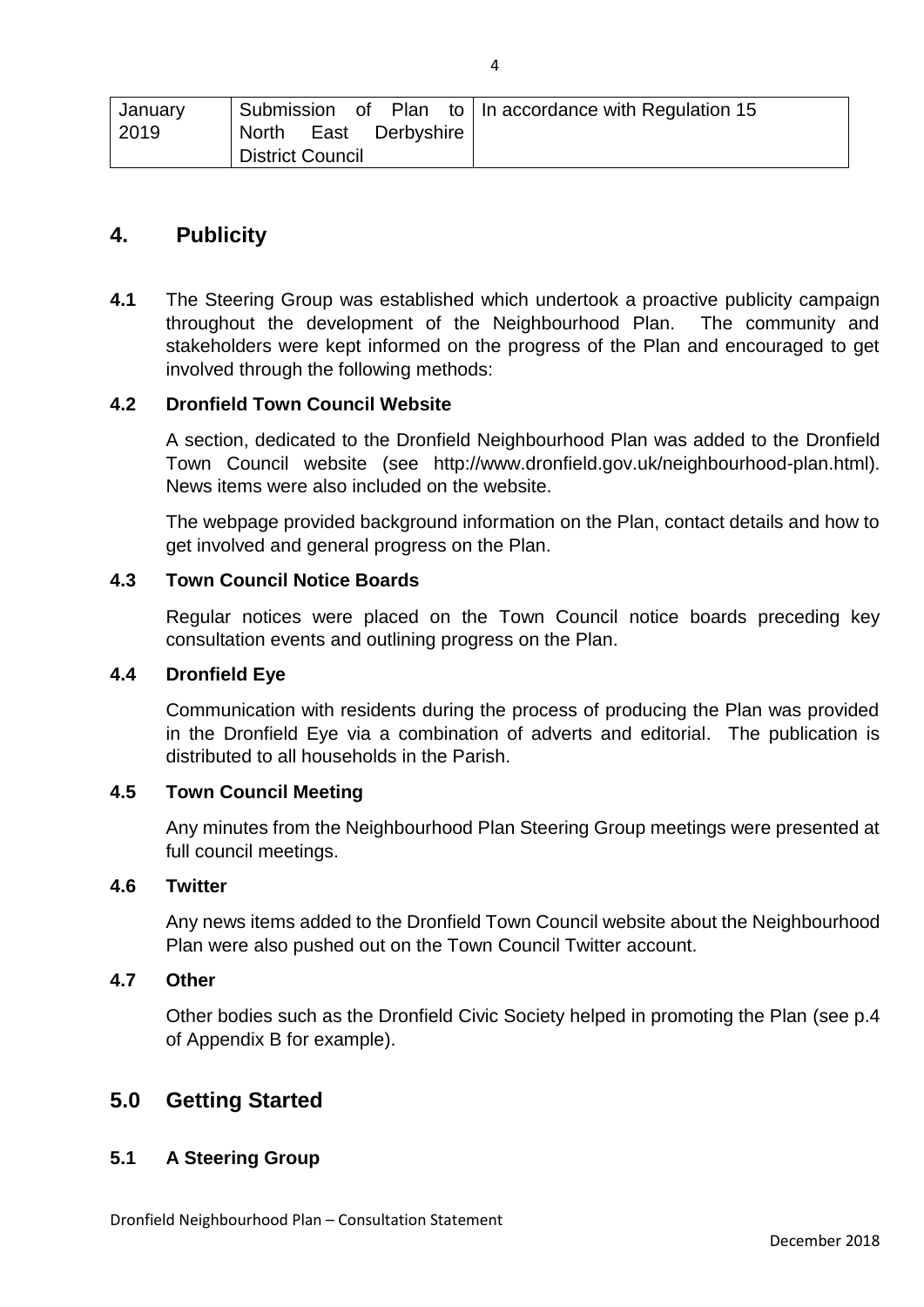A Steering Group was established in July 2016 to drive the development of the Plan and ensure that it reflects local needs and priorities. This Group comprised of Town Councillors and other members of the community. The members of the Group are listed below.

Cllr Angelique Foster Cllr Alex Dale Cllr Mark Foster Cllr Alan Powell Cllr Christine Smith Cllr Richard Welton John Hinchliffe - Dronfield Civic Society

John Harvey - Dronfield Civic Society

# **6.0 Preparing the Draft Plan**

**6.1** Members of the Dronfield Neighbourhood Plan Steering Group undertook four consultation exercises over March 2017. These all took place in the conveniently and centrally located Civic Hall in Dronfield Town Centre.

The aim of the consultation activity was to further inform the community about the Plan and get some initial thoughts on priorities that it should address.

A map of the Plan area was on display together with a series of headline questions. Attendees were asked to complete one or more questionnaires each focusing on a key topic:

- Green Belt & Open Spaces
- Community
- Heritage
- Economy
- Housing
- Transport

All the questions relating to the above topics were open-ended, asking for people's comments. In answer to some of the questions, respondents gave multiple responses. 196 residents completed one or more of the questionnaires.

The results of the survey were interesting, with a clear consensus in a number of areas and some strong views, highlighting the strong sense of pride the community have for the town and the desire to protect its distinctive qualities and characteristics.

The key findings were: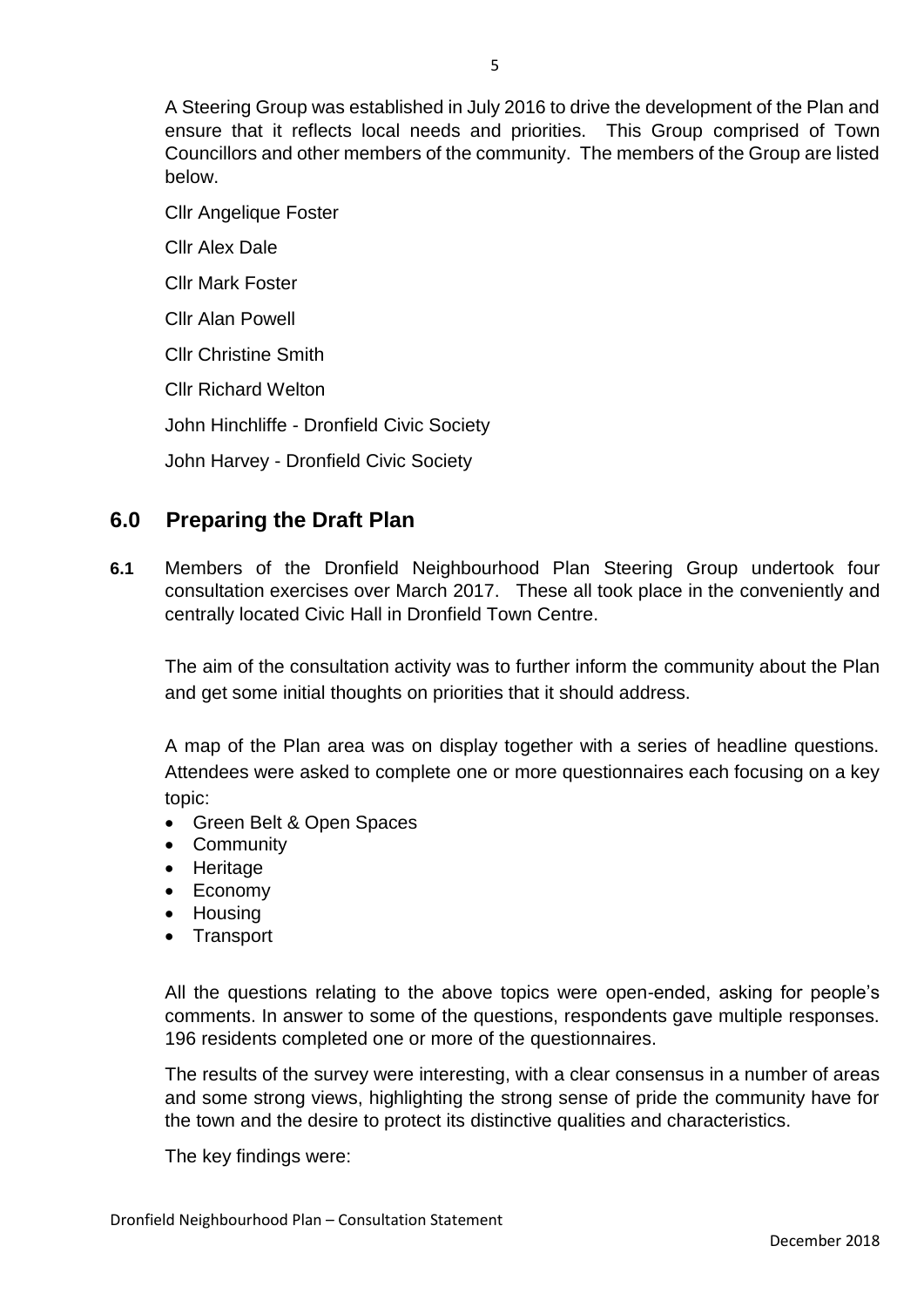- That the Green Belt around the town should remain as it is and protected for future generations.
- Residents would like to see important community facilities protected and where possible enhanced. The provision of health-related facilities was especially seen as an improvement priority.
- There were mixed views on the Town Centre. With a roughly 50/50% split between respondents who considered the town centre to be good or adequate and those that considered it to be poor or could be improved.
- Many residents believed that Dronfield was in danger of becoming overstretched/overdeveloped, with the associated issues/risks of loss of identity, congestion and stretching of already limited services such as roads, schools and medical facilities.
- More could be done to enhance the Town's distinctive character and heritage.
- In the case of new housing development, respondents feel that the greatest need is for 'small/starter homes followed by retirement or sheltered housing.
- New housing development should be limited, and not built on land presently in the Green Belt.
- Transport is a major issue especially traffic levels and parking provision.

The full analysis of findings and copy of the questionnaires are shown at Appendix C and D respectively.

## **6.2 Special Advisory Group Meetings**

A series of Special Advisory Group Meetings took place with key stakeholders. The aims of these meetings were to raise awareness of the Plan, help understand stakeholders key concerns and potential opportunities and priorities for inclusion in the Plan. The meetings consisted of a detailed discussion with a specialist consultee representative and lasted for about an hour. Members of the Neighbourhood Plan Steering Group also attended. Each meeting focused on a key issue/theme which the earlier community consultation had highlighted as being important to the community and which the key Plan could make an important contribution to improving.

The following Specialist Consultees Representatives took place. The key area of discussion is also indicated.

- Rykneld Homes (Housing).
- Hallam Land Management (Housing).
- Dixon Dawson Architects (Town Centre).
- LSP Developments (Housing).
- Council for Preservation of Rural England (Natural Environment).
- Derbyshire County Council Transport Policy & Programmes (Transport).
- Derbyshire County Council Planning Department (Planning).
- Dronfield Civic Society (Built Heritage).

The findings were used to shape the emerging Plan.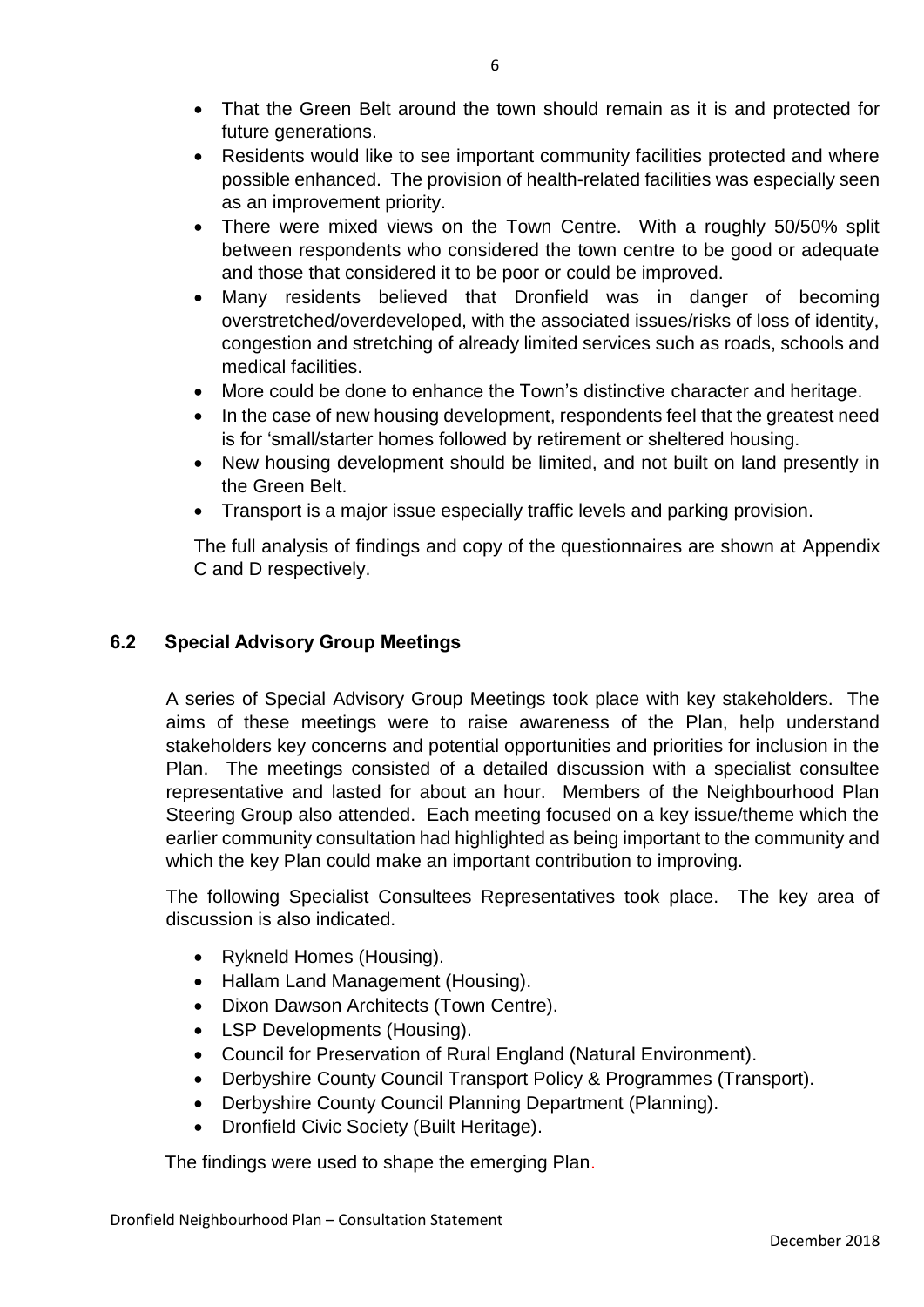## **6.3 Consultation on the Initial Draft - February 2018**

A two-day drop-in event was held at the Civic Hall on Friday 2 February and 3 February in order to get community feedback on the initial draft Plan. The sessions ran for a period of four hours between 4:00pm and 8.00 pm on Friday and 11.00am. and 3.00pm on Saturday.

The location, timing and dates of these events were purposefully selected to maximise attendance by members of the community and stakeholders spanning as they do weekdays and weekends as well as daytime and evenings.

The events were advertised widely across the community. This included posters, flyers, Town Council website, Town Council Notice Board, social media and word of mouth.

Each event comprised a series of display boards that detailed the background to the Plan and emerging policy proposals. Supporting information including maps was also presented.

The events were well attended with an estimated over 50 people taking part.

In order to gauge the level of community support for the draft Plan, participants were asked to complete a form incorporating two questions:

- Do you support or oppose the policies in the Plan?
- Please tell us why?

45 response forms were received.

Verbal and written feedback was positive. There was overwhelming support for the policies across all the six theme areas, with a 90% approval rate for each one. The Heritage policies had the highest approval rate at 98% and Transport and Access the lowest at 91%.

A report detailing the key outcomes from these consultation events is available at Appendix E.

## **6.4 Other Meetings and Discussions**

The Steering Group liaised with planning officers at North East Derbyshire to clarify a number of matters in the emerging Local Plan.

The Group also engaged with relevant bodies and individuals in the development of specific policies and supporting studies. The group contacted Derbyshire Wildlife Trust to request assistance with local environmental data to inform the environmental policies in the Plan. Lea Brook Valley project was consulted regarding the natural meeting, and representatives from the Steering Group attended their annual fair to promote the Plan. Derbyshire Civic Trust assisted with information and policies for the Town Centre and the Built Heritage.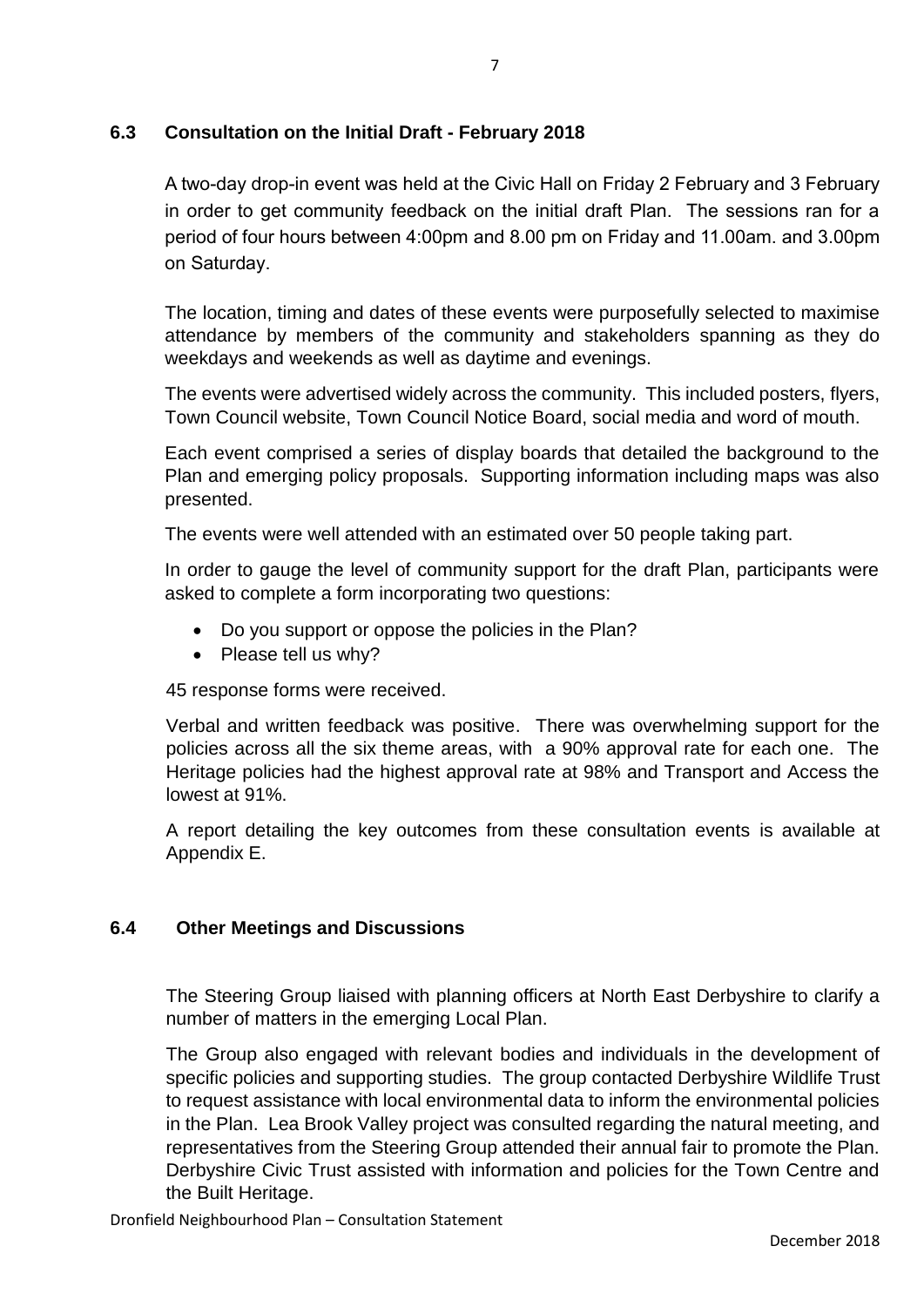## **7.0 Regulation 14 Consultation**

Following initial consultation with the community of the draft Plan and subsequent consideration by the Town Council, it was agreed to proceed with the formal presubmission consultation in accordance with Regulation 14 of the Neighbourhood Planning Regulations.

The consultation period commenced on the 17 July and ended on the 11 September 2018. This ensured there were at least 6 weeks available for consultation responses to be made as required by Neighbourhood Plan regulations.

The draft Plan was publicised effectively in the local community and to wider stakeholders. This included where the plan could be viewed and the methods by which a response could be given.

## **The draft Plan was made available:**

- On the Town Council website.
- Paper copies of the Plan could be requested from the Town Council Offices.
- Paper copies of the Plan were available to view in Dronfield Library and Town Council Office.

## **The community were informed about the consultation via:**

- Posters in locations around the town.
- Notice, and supporting evidence, placed on the Dronfield Town Council website.
- Information on the North East Derbyshire District Council website.
- Town Councillors and other Neighbourhood Plan Steering Group members, as well as officers of the Town Council, encouraged people to respond.
- The Dronfield Eye which goes out to all properties in the town (see Appendix F)
- The Dronfield Civic Society Newsletter which is circulated widely (see Appendix G, p.6)
- Social media including Twitter.
- Other websites such as Dronfield Civic Society.

## **Statutory consultees and relevant bodies were informed via:**

Email or letter (the full list of consultees is set out in Appendix H)

## **Responses could be made via:**

Email [joanne.mitchell@dronfield.gov.uk](mailto:joanne.mitchell@dronfield.gov.uk) at the Town Council.